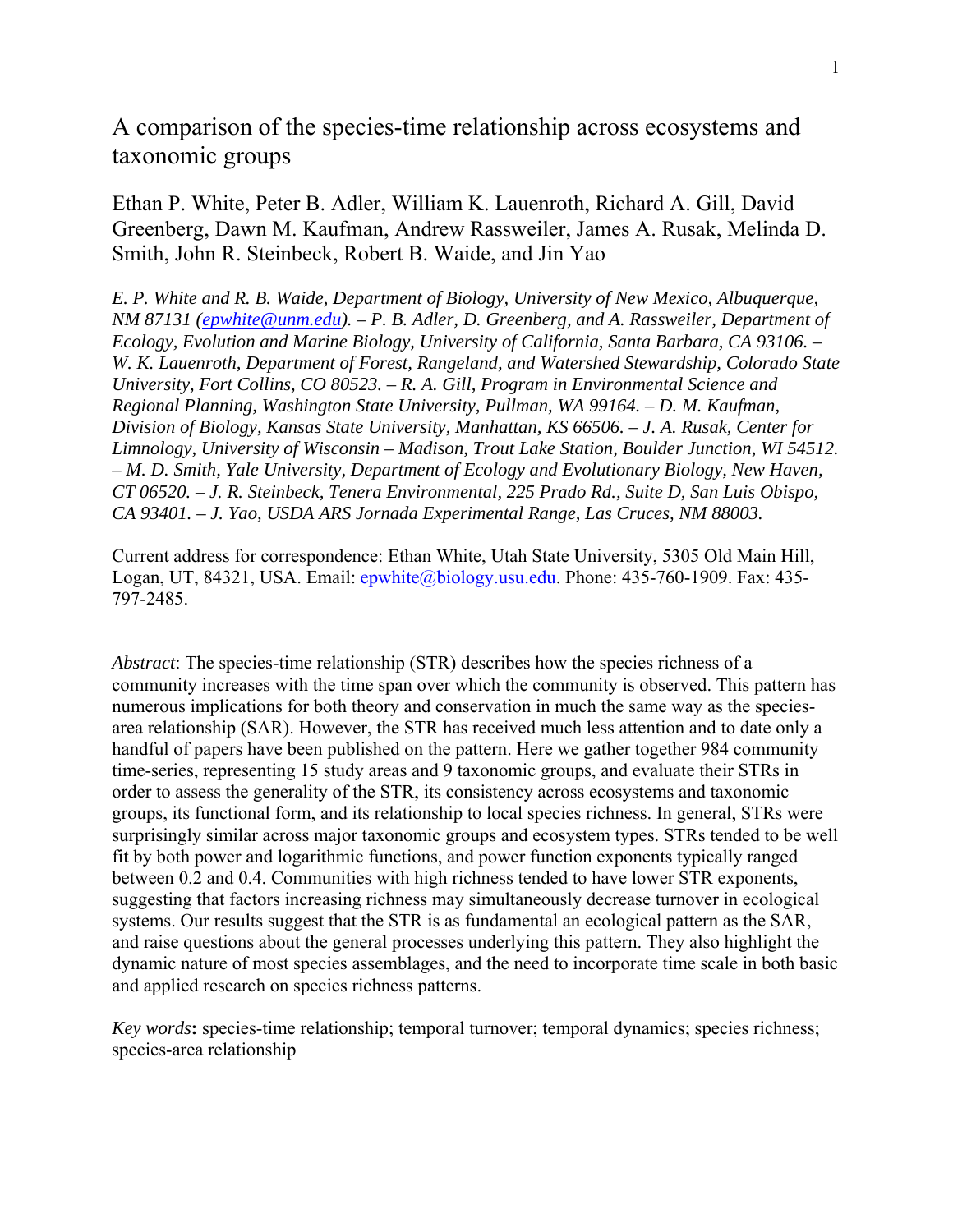# Introduction

 An important challenge for ecologists is to understand the causes and consequences of species diversity. The first step in addressing this challenge is documenting species richness in different ecosystems. These data are necessary to study patterns such as the latitudinal gradient in species richness and the productivity-diversity relationship, and are relied upon by conservation biologists to prioritize areas for conservation. However, as illustrated by the species-area relationship, estimates of species richness are dependent on the scale of observation, and conclusions based on analyses conducted at one scale may not be directly applicable at other scales (e.g. Levin 1992, Milne 1992, Rahbek and Graves 2001, Chase and Leibold 2002, Chalcraft, et al. 2004).

 The species-area relationship (SAR) describes the dependence of species richness on spatial scale: as the area sampled increases, the number of species observed also increases. This pattern tends to be well described by both power and logarithmic functions (e.g. Connor and McCoy 1979, Rosenzweig 1995, Lennon, et al. 2001). The observed form of the SAR is of interest because it suggests that in general species are distributed in a characteristic non-random pattern across the landscape. Theoretical attempts to explain this pattern have invoked environmental heterogeneity (Williams 1964, Harner and Harper 1976), local dispersal (Plotkin, et al. 2000), population dynamics (Wissel and Maier 1992), niche-based interactions (Shmida and Wilson 1985), self-similarity (Harte, et al. 1999, Sizling and Storch 2004), and neutral theory (Bell 2001, Hubbell 2001). Conservation ecologists use the SAR to scale-up field estimates of species richness in an attempt to identify diversity hot-spots (Myers, et al. 2000) and to make predictions about extinction following habitat loss (Pimm and Askins 1995, Brooks, et al. 1997).

 In contrast, the species-time relationship (STR), the temporal analogue of the SAR, has received little attention. The STR describes the increase in the number of species recorded at a site as that site is observed for increasingly long periods of time (Grinnell 1922, Preston 1960, Rosenzweig 1995). The limited evidence available suggests that STRs are well fit by power functions for mammals (Hadly and Maurer 2001) and plants (Adler and Lauenroth 2003) and by logarithmic functions for insects (Rosenzweig 1995) and birds (White 2004). This increase in species richness is likely driven by a combination of random-sampling processes at short time scales and ecological processes such as climatic variability, successional changes, and metapopulation dynamics at longer time scales (Preston 1960, Rosenzweig 1995, Adler and Lauenroth 2003, White 2004).

Adding an understanding of the relationship between time span and species richness to our knowledge about the relationship between spatial scale and richness has important implications for both theory and application. For example, taking into account the relationship between spatial and temporal patterns may allow researchers to support or rule out candidate mechanisms for poorly understood patterns such as the SAR. Adler (2004) showed that while neutral models could reproduce realistic patterns for either the SAR or the STR, these models failed when trying to generate both patterns simultaneously. On the applied side, conservation priorities or predictions of species loss will depend on the temporal as well as the spatial scale of sampling when estimates of species richness prove sensitive to the time span of observation.

 Despite the potential importance of the STR for ecological theory and conservation applications, empirical information on this pattern remains extremely limited. Our objectives for this manuscript are to evaluate the generality of the STR, to assess its consistency across ecosystems and taxonomic groups, to determine whether there are important differences between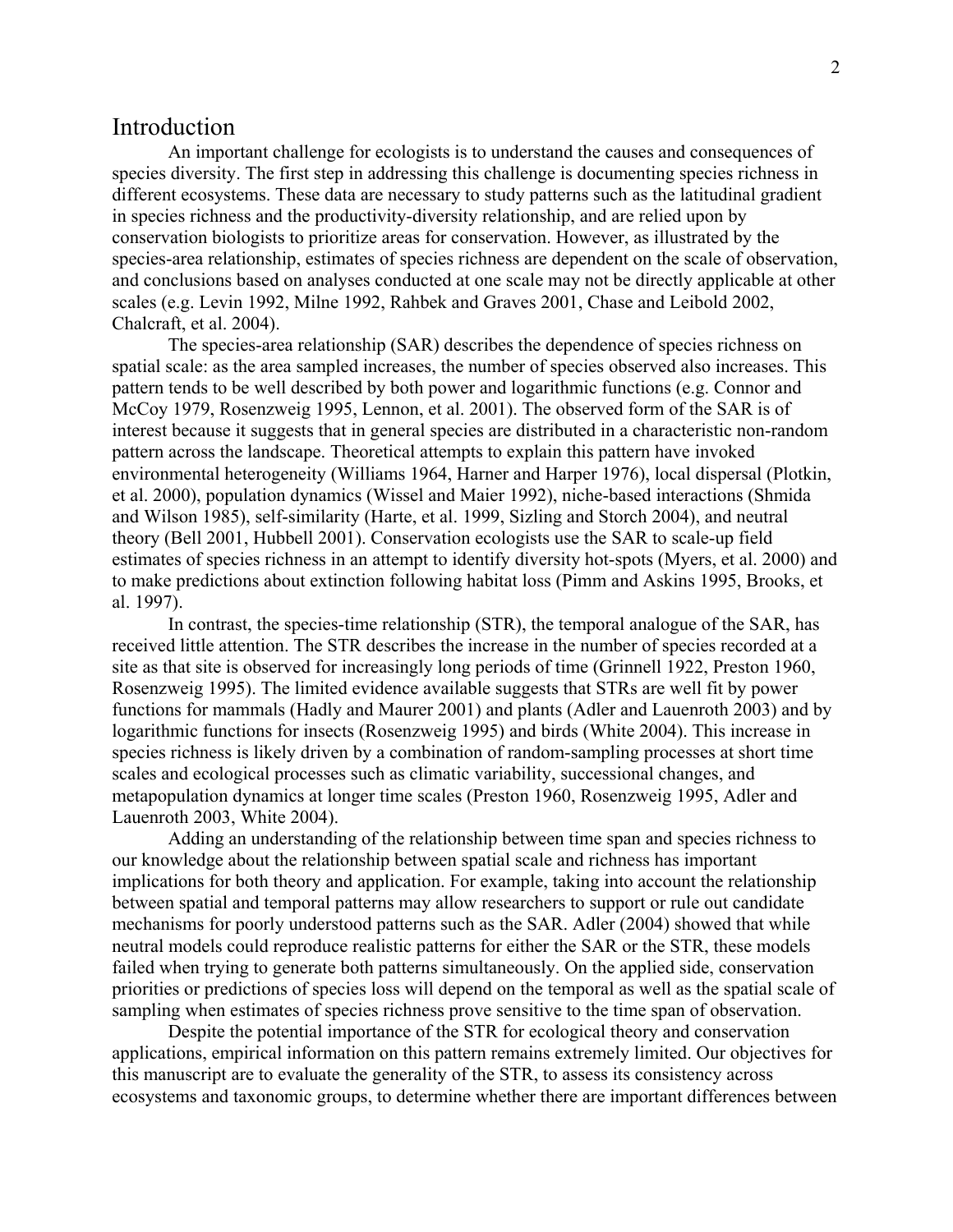the fits of power and logarithmic functions to observed STRs, and to evaluate how the slope of the linearized STR, a measure of temporal turnover, depends on species richness.

### Methods and Background

We used data from 15 sites and 9 taxonomic groups to calculate a total of 984 species-time relationships (Table 1, Appendix A). This includes 521 previously published species-time relationships for North American land birds (White 2004), calculated using Breeding Bird Survey (BBS) routes. Each route represents a unique site; however, for the purpose of comparison within and between taxonomic groups we treated the BBS as a single site to prevent it from dominating analyses. We excluded the BBS data from ecosystem comparisons.

#### Functional form of the STR

Similar to the SAR, the STR has typically been fit using either power functions, of the form  $S = cT^{\nu}$ , or logarithmic functions such as  $S = c + w \log T$ , where *c* is a constant that approximates the observed species richness (*S*) at some characteristic time-scale (in this case, one year), and *w* is the slope of the linearized STR on appropriately log-transformed axes (Rosenzweig 1995, White 2004). Although the difference in the fit of these two functions is typically small, and in some cases difficult to distinguish even when the real function is known (McGill 2003), the two functions have different implications for how community composition changes over time and thus could point toward different underlying processes. Power functions imply a constant percentage increase in species richness with each multiplicative increase in time scale, whereas logarithmic functions imply a constant absolute increase. Traditional measures of turnover are almost invariably relative measures (see Koleff, et al. 2003) because most ecologists agree that a single species change represents something very different in a community of 5 species than it does in a community of 50 (e.g., Russell 1998). Thus it seems that the power exponent is a more appropriate choice for comparing taxa and ecosystems. However, if a logarithmic function provides a better fit to a STR, it is possible to calculate a relative measure of species addition rate by dividing the slope by the mean annual richness. This measure would represent the number of species added for each order of magnitude increase in scale as a percentage of the number occurring at the minimum scale (or any other reference scale; in our case a single year). For our datasets, the power function exponent and this standardized logarithmic function slope were highly correlated  $(r = 0.97)$ .

### Constructing STRs

The first step in constructing a species-time relationship is to estimate the number of species found in a given time span of observation. We used a moving window approach where species richness was determined for every possible window of each time span (e.g., in a 20 year time series, 20 one-year windows, 19 two-year windows, etc.). These values were then averaged within each time span (we used arithmetic means, but using geometric means did not affect the results). Next, we fit the two statistical models (power and logarithmic functions) to these averages using two methods: ordinary least squares regression (OLS) on log-transformed data and non-linear regression on untransformed data. For the non-linear fitting we used the parameter estimates from the OLS as the initial parameter values. OLS and non-linear fitting produced nearly identical parameter estimates (Pearson's  $r > 0.99$  for both functions). We compared fits of the non-linear power and logarithmic regressions using  $r^2$  values (because there are 2 parameters in both models there is no need for more complex model comparison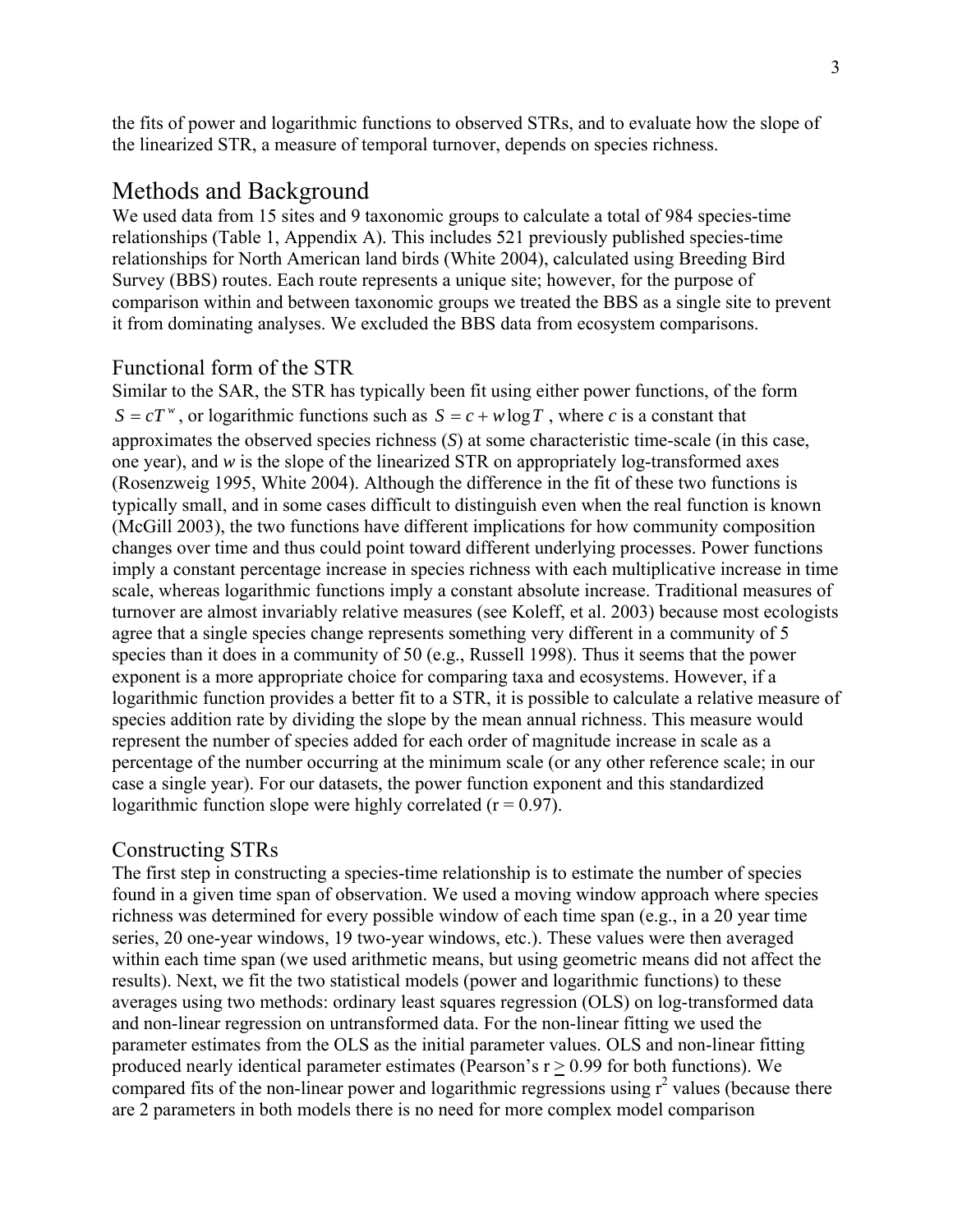techniques).

#### The influence of sampling on the STR

There are two potential explanations for observed increases in species richness with time span: 1) accumulation of richness through time in natural systems is not purely the result of sampling, but Rosenzweig 1998, McKinney and Frederick 1999, Hadly and Maurer 2001, Adler and Lauenroth increased sampling from a static pool of species; and 2) non-random changes in the species composition at a site through time. Mounting evidence in the literature suggests that the rather reflects the non-random distribution of species through time (Rosenzweig 1995, 2003, White 2004). However, to confirm that we were not analyzing patterns driven purely by sampling more individuals, we also compared the observed STRs from a subset of our datasets (those containing abundance estimates; Table 1) to a random sampling model originally

*i*= developed for the SAR,  $S(T) = S_0 - \sum_{i=0}^{S_0} (1 - T/T_0)^{n_i}$ , where  $S(T)$  is the expected number of 1  $1-T/$ 

species occurring over time span *T*, when  $S_0$  species and  $n_i$  individuals of the *i*th species were community of interest by the observer, or random year-to-year assembly of that community from individuals were distributed randomly in time, and as such focuses on the random year-to-year observed over the entire  $T_0$  years of the time series (Arrhenius 1921, Coleman 1981, White 2004). An increase in *S* due to sampling can result from either incomplete sampling of the a static pool. This model generates the expected STR for a given abundance distribution if assembly aspect of sampling.

We also used this subset to fit two recently proposed two-phase models that combine the random sampling model with either the power or logarithmic statistical models. These two-phase statistical models to long time scales, and choosing the transition point between the sampling and observed vector of species abundances, 2 parameters for the power and logarithmic models, and models allow us to estimate the time scale at which ecological changes become relatively more important than random-sampling effects by fitting the sampling model to short time scales, the statistical models so as to minimize the residual sums of squares (RSS) of the overall model (for detailed methods see White 2004). We compared the fits of all five models (power, logarithmic, two-phase power, two-phase logarithmic, and sampling) using Akaike's Information Criteria (AIC) with 0 free parameters for the sampling model, which is completely constrained by the 3 parameters for the two-phase models (e.g., Burnham and Anderson 1998, Venables and Ripley 1999). Because the data points in STRs are not independent, the AIC comparison provides only an arbitrary penalty for the inclusion of additional parameters. We also compared models using a standard correction to the RSS for different numbers of parameters,  $k$  (RSS/ $[n-2k]$ ; Efron and Tibshirani [1993], Hilborn and Mangel [1997]). The two approaches produced similar results (we report results using AIC).

### Temporal turnover and species richness

The slope of the linearized STR can be considered a measure of temporal turnover (Rosenzweig relationships, where high richness sites have high spatial turnover (Kaufman 1998, Clarke and Lidgard 2000, Stevens and Willig 2002), and 2) negative relationships, where high richness sites 1998, White 2004) in the same way that the slope of the SAR is considered a measure of spatial turnover (e.g., Harte and Kinzig 1997, Lennon, et al. 2001, Koleff, et al. 2003). Two contrasting patterns have been observed between local richness and spatial turnover: 1) positive have low spatial turnover (Lennon, et al. 2001, Lyons and Willig 2002, Koleff, et al. 2003). The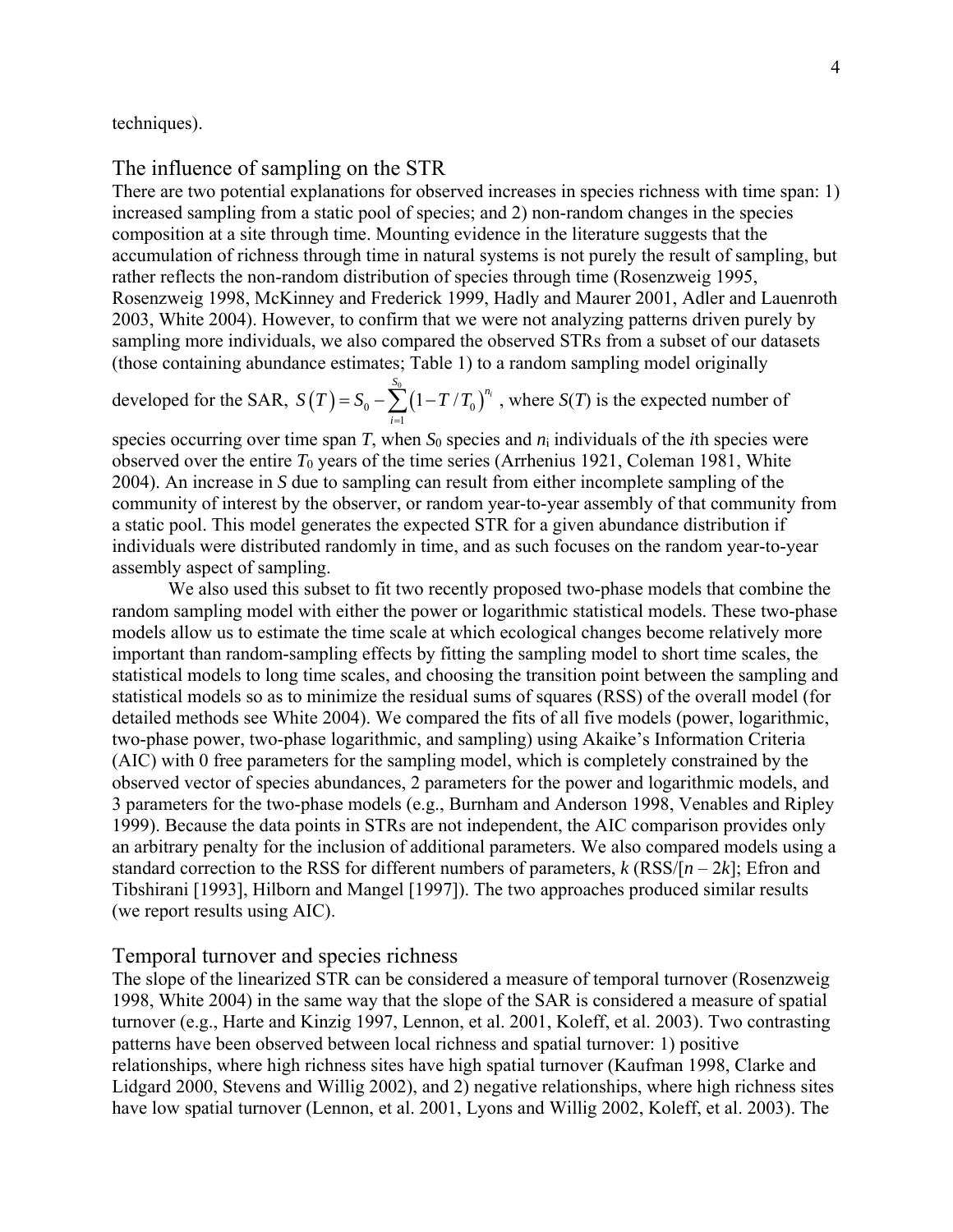one study which explored this relationship for temporal turnover found a negative relationship with mean annual richness (White 2004). We note that because most measures of turnover are relative a negative relationship between turnover and richness is expected to occur if the absolu te rate of species addition increases less than linearly with species richness.

We assessed relationships between the slope of the linearized STR and mean annual species richness, *S* , both within sites and taxa and across sites and taxa using OLS regression on log-transformed variables. Mean annual species richness is defined as the average number of species occurring in a single year. The cross-site, cross-taxa relationship was evaluated using t he average values of  $\overline{S}$  and *w* for each site-taxon combination. We treated the Breeding Bird Survey datasets as a single point to prevent them from dominating the pattern; excluding BB S data did not affect the results.

# Results

### **Functional Form**

We constructed 984 STRs representing a variety of taxa and ecosystems all of which were fit well by either power or logarithmic functions. For 512 STRs, the power function had the highest the distribution of  $r^2$ s was not significantly different from zero (P = 0.66; 1-sample sign test; Fig. grasshoppers, the power function fit two STRs, while the logarithmic function best described  $r^2$ , with the other 472 relationships better fit by the logarithmic function. However, the differences in  $r^2$  between the two functions were small (range -0.05 to 0.13) and the median of 1). Despite the small size of the differences between the two functional forms of the STR, there were distinctive patterns within particular taxonomic groups. Across taxa, the power function was favored for corals (8 of 8 STRs) and for all vascular plants (141 of 164). For the remaining taxa, neither the power nor the logarithmic function consistently provided the best fit: for one. For fish, the split was even (12 and 12), while for zooplankton (3 and 4), birds (267 and 321), intertidal invertebrates (31 and 49), benthic algae (38 and 47) and mammals (10 and 15) the logarithmic function provided the best fit slightly more often.

For all STRs to which sampling models were fit, the sampling model was never the best descrip tion of the data. When combining sampling and statistical models into two-phase relationships, most taxa and locations transitioned from sampling to non-sampling phases quite transitioned at approximately 2 to 3 years (Fig.2). The Fort Riley STRs, on the other hand, did were better fit by a two-phase model). Since the Fort Riley time series are at most 11 years long, . often best fit by either a power function or a sampling-power function using two-phase fitting quickly. Non-BBS systems, excluding Fort Riley, transitioned at approximately 3 years (median value for the 80% of communities that were better fit by two-phase models) and BBS sites not transition until approximately seven years (median value for the 83% of relationships that this means that the majority of the points in the Fort Riley STRs are determined predominantly by random sampling of the relative abundance distribution of the community, not by temporal ecological changes (Fig. 2). For the majority of communities, incorporating the sampling phase of the relationship did not in general change which statistical function best fit the data. For example, if the data were best fit by a power function using standard fitting, they were most

provides an inherently relative measure of turnover (see *Methods*), we have chosen to use only Because the two statistical functions are so similar, and the power function exponent the exponents from the power function in our analyses of cross-site, cross-taxonomic, and richness-turnover patterns.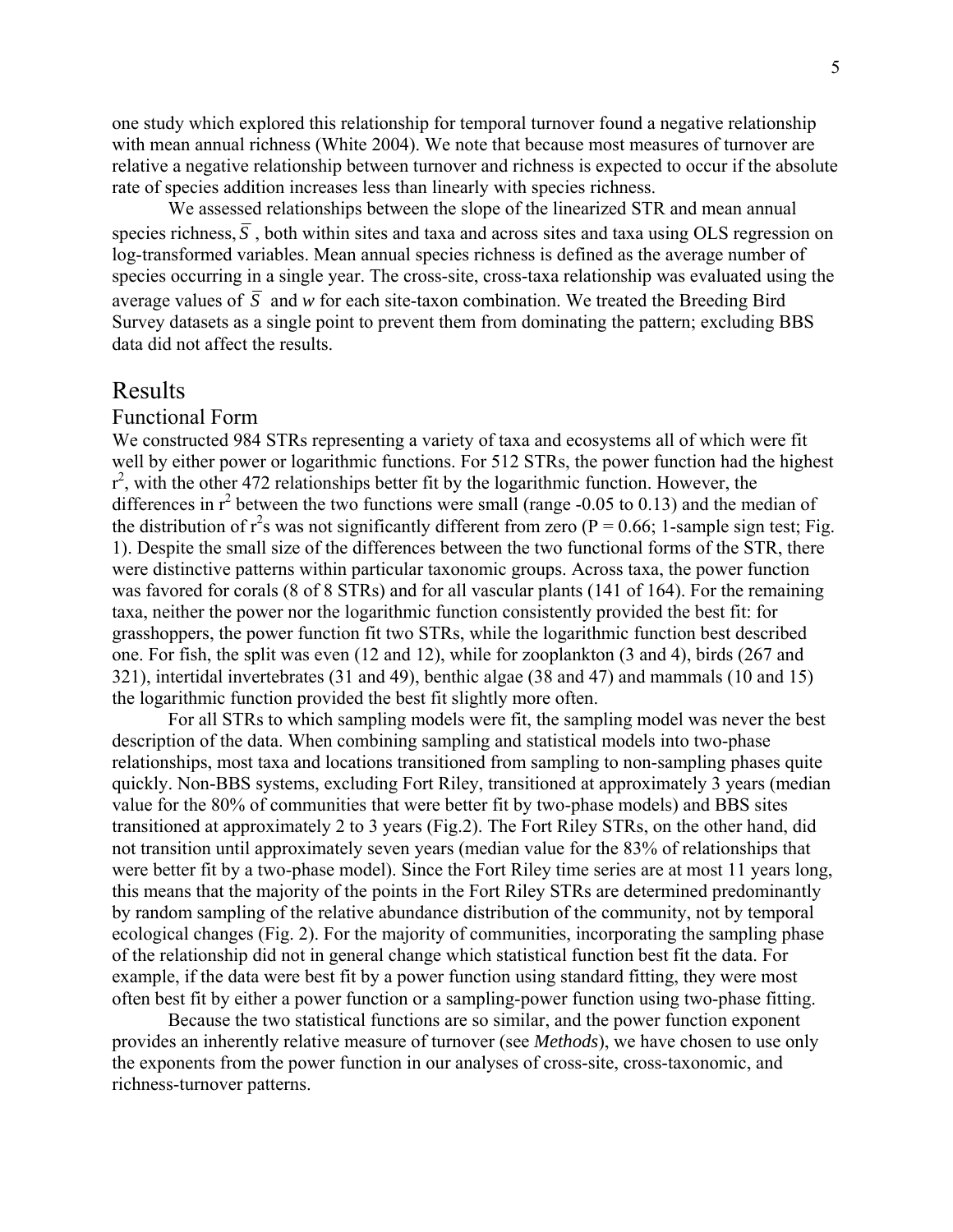#### Cross-site and cross-taxonomic comparisons

Averaging STRs by study area and taxon yielded mean power function exponents ranging from mammals) were remarkably similar, ranging only from 0.23 to 0.26 in average STR exponent. exponents (from less than 0.10 to more than 0.60). However, this variability was driven in part 0.10 to 0.52 (Fig. 3, Appendix B). There was notable clustering of exponents within and among taxa. Average exponents for taxonomic groups ranged from 0.23 to 0.39 (means of study area means; Fig. 3, dotted lines). The invertebrate groups (grasshoppers, intertidal invertebrates, corals, and zooplankton) had a fairly narrow range of means (0.23-0.37), even though they represent a wide variety of life histories and ecosystems. The vertebrates (fish, birds, and However, the two autotroph groups appeared to cluster differently, with land plant site averages ranging from 0.32 to 0.46 and algae averages ranging from 0.21 to 0.30, despite very similar sampling designs. Birds were the group with the highest variability in individual sample by the extremely high values for Fort Riley, which likely resulted from the large influence of sampling on their STRs (see *Functional Form*). Taking the mean STR for each study area and taxon and averaging them by ecosystem type produced similarly constrained average exponents (Fig. 3 inset). All of the mean ecosystem STR exponents fell between 0.10 and 0.38. Forests had the lowest exponents (though this ecosystem type was represented only by a single bird community) and grasslands and coral reefs the highest.

### Temporal turnover and species-richness

Grouping individual STRs by study area and taxon allowed us to calculate relationships between consistently negative (Fig. 4; Appendix B). In 11 of 20 assemblages there was not a significant cases in which the sample sizes of these non-significant results were reasonably high (Fort Riley suggests that the negative relationship between STR exponent and species richness within sites is the exponent of the STR and the mean annual species richness for 20 of 22 groups (the other 2 groups contained only a single point). For these 20 groups, when a significant ( $P < 0.05$ ) or marginally significant ( $P < 0.1$ ) relationship existed ( $n = 8$  and  $n = 1$  respectively) it was relationship between turnover and richness ( $P > 0.05$ ). Small sample sizes may have reduced our ability to detect significant relationships for some of these groups. However, there were two birds and Hays plants; Appendix B). While Fort Riley birds may not exhibit this pattern due to the large influence of sampling processes on their STRs, the exception of the Hays plants not ubiquitous. The cross-site, cross-taxa relationship between *w* and  $\overline{S}$  was significantly negative ( $w \approx 0.57 \overline{S}^{-0.29}$ ; P = 0.003; Fig. 4 inset).

## **Discussion**

Our overarching goal for this synthesis was to evaluate the generality of the STR. The 984 STRs STR deserves to be widely appreciated as a fundamental ecological pattern. The next logical step that we constructed, for a wide range of taxa and ecosystem types, showed rapid accumulation of species with increasing time spans of observation. On average, the observed species richness at a site over a ten year period was almost double that observed in a single year. Beyond a time-span of 2-4 years, sampling processes were rarely the dominant cause of this increase, though the Fort Riley results suggest that in rare cases random-sampling processes may dominate observed STRs (Fig. 2). In general, these results illustrate the ubiquity of the relationship and suggest that the is to take a more detailed look at its behavior.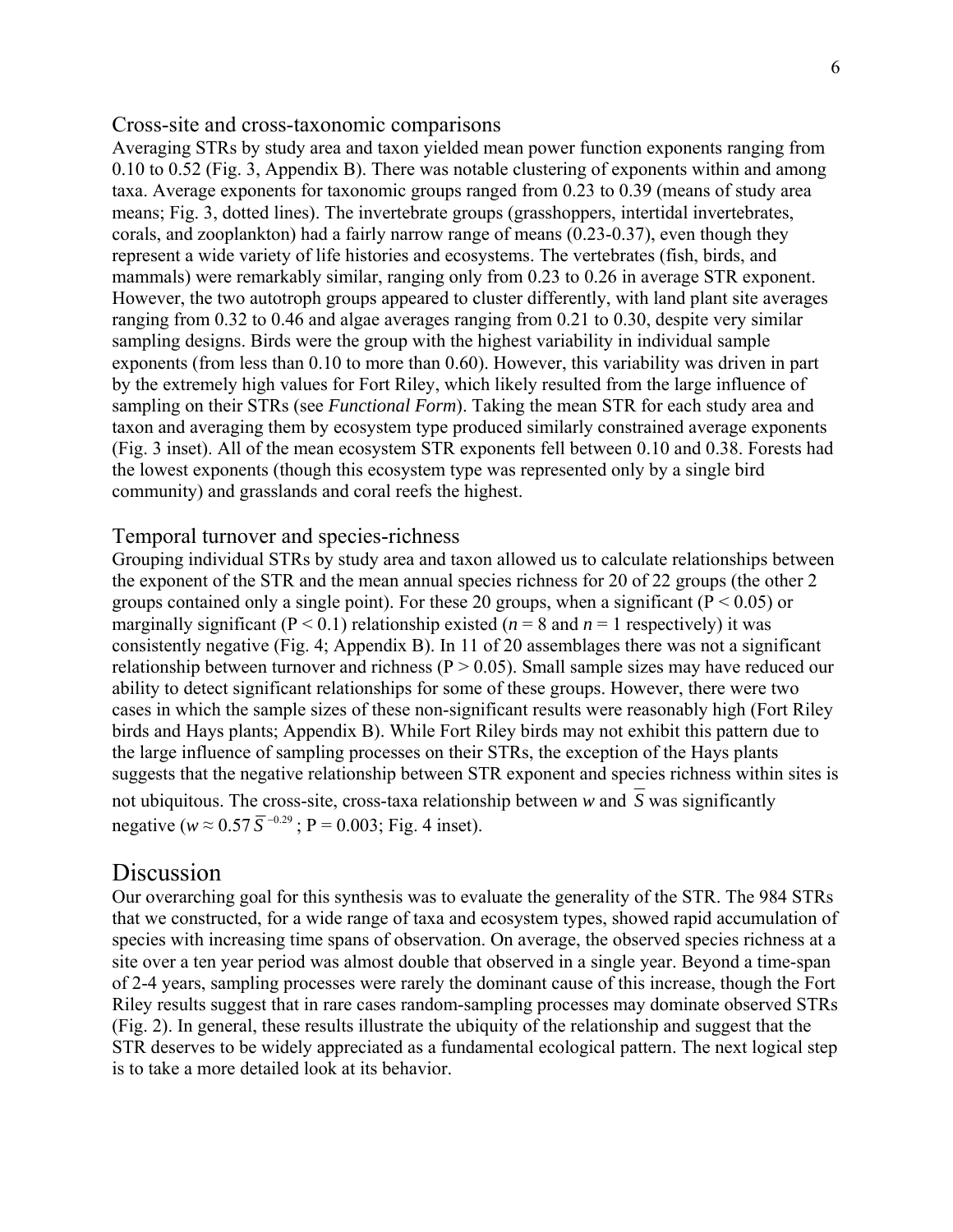#### Functional Form

While the power function best described the STRs of corals and vascular plants, uncertainty that curve fitting is a poor method for identifying the processes underlying STRs (McGill 2003). extrapolated beyond the domain of the observed data (Rosenzweig 1995), as is often required in this possibility by using both functions to predict species number at time spans 100 years longer about model selection was common in most of our datasets. Power and logarithmic functions were chosen in roughly equal proportions, and overall neither function provided a significantly better fit to the data (Fig. 1). Both functions are extremely flexible, and our analysis confirms Despite the similar fits of power and logarithmic models over the observed time scales, model choice could have important consequences if the predictions of the two models diverge when conservation applications of SARs (Pimm and Askins 1995, Myers, et al. 2000). We explored than the observed time series for each of our 984 STRs. In most cases, predicted species numbers differed by less than 5% (Median difference  $= 1.96$ %). Thus, even when STRs are extrapolated to predict species numbers for longer time periods, model choice should have little effect on predictions.

In addition to power and logarithmic functions a number of other statistical and process understanding of processes should dictate model choice. This will require new approaches for testing the relative importance of temporal habitat heterogeneity, metapopulation dynamics, and based models have been suggested for describing the SAR (e.g., He and Legendre 1996, Lomolino 2000, Ovaskainen and Hanski 2003, Sizling and Storch 2004) and equivalent temporal models may also do a good job of describing observed STRs. Instead of using comparisons of different functions in an attempt to infer underlying processes, a better other potential mechanisms responsible for generating this common pattern. Nevertheless, while many different functions may do a good job of describing the data, the power law is especially useful for comparative work because its exponent provides a simple measure of relative species turnover.

Cross-site-taxon comparisons and the relationship between turnover and richness typically produce intra-continental exponents between 0.1 and 0.3 (e.g. Connor and McCoy Perhaps the most interesting characteristic of the species-area relationship is that it tends to have similar exponents across locations and taxonomic groups. Power function fits to the SAR 1979, Rosenzweig 1995), regardless of location or taxonomic group. However, until now no extensive comparisons among taxa and locations existed for the species-time relationship.

regularity that has made the species-area relationship a major focus of ecological research. This Exponents of our STRs generally fell between 0.2 and 0.4, indicating the kind of observed regularity is somewhat surprising given the methodological heterogeneity among these datasets. The diverse sampling methodologies included complete censusing of plants, Sherman trapping of small mammals, and seining of fish. In addition, the spatial scale of sampling ranged from single m<sup>2</sup> plots to BBS survey routes 40 km in length. In addition to the observed regularity in the exponent of the STR, there remains substantial variability both within and among different sites and taxonomic groups. Finding patterns in this variability should provide us with a better understanding of the processes generating the STR.

A major factor describing this variability appears to be mean annual species richness. In approx imately half of our datasets we observed a decrease in temporal turnover with increasing local richness, similar to results from some spatial studies (e.g., Lennon, et al. 2001, Lyons and Willig 2002). In addition, there was a strong negative relationship between turnover and richness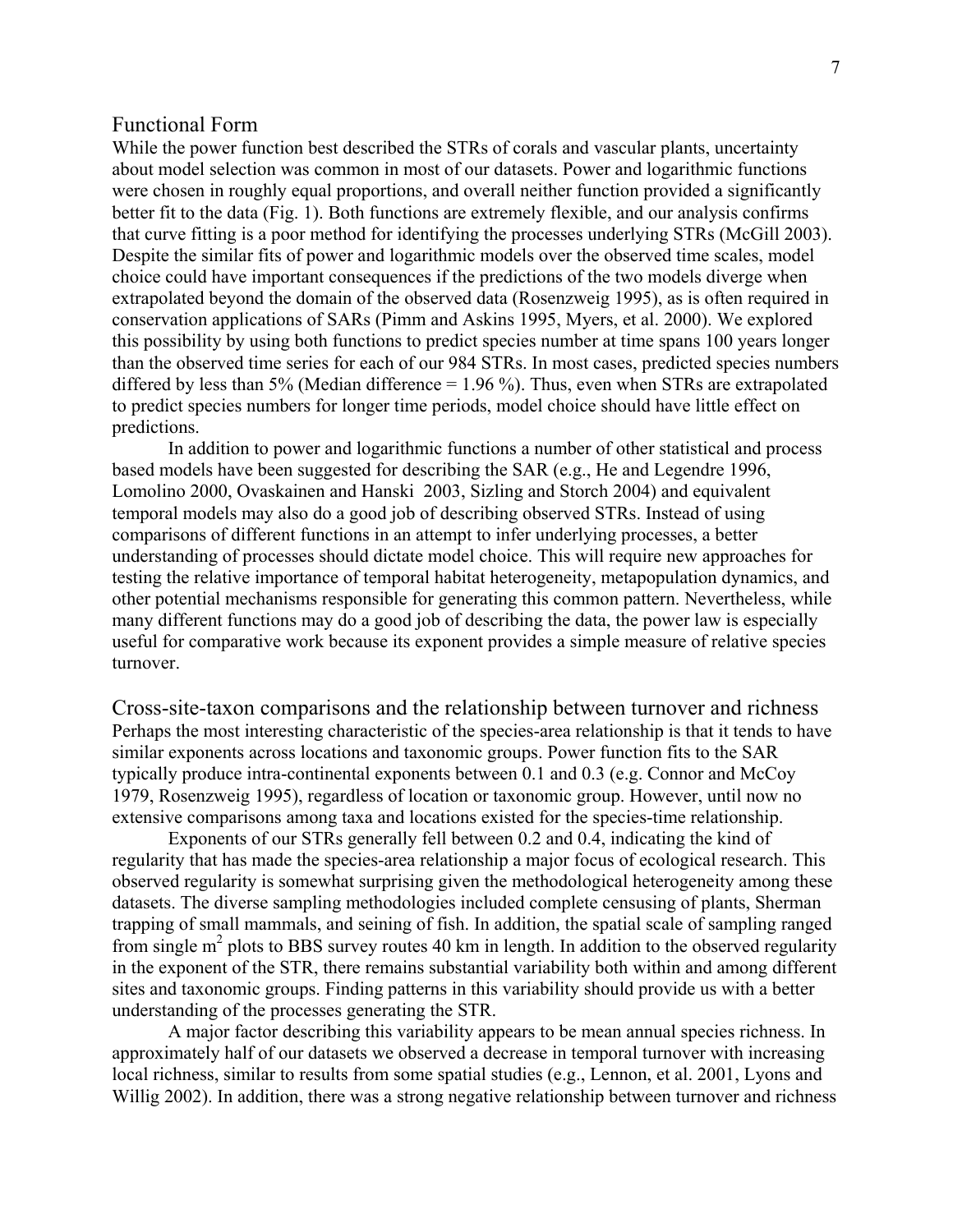that explained 37% of the observed variability across sites and taxonomic groups. The existence of these negative correlations between richness and turnover suggest that in many systems external factors influence richness and turnover in opposite directions.

One external factor that could influence both local species richness and temporal turnover is envir onmental heterogeneity. Large temporal fluctuations in the environment might cause richness and increase temporal turnover. The plant data offer some support for this hypothesis, intraspecific aggregation, and therefore patchiness, will tend to generate negative correlations between richness and turnover (He and Legendre 2002, Plotkin and Muller-Landau 2002, Veech, species to be more temporally patchy in their occurrence, which should lower local species with the dryer, more variable sites (Jornada and Hays) having both lower species richness and higher turnover than the wetter, less variable sites (Utah and Konza). However, patchiness can also result from biological processes such as local dispersal in space (e.g., Plotkin, et al. 2000, Plotkin, et al. 2002) or long-lived life stages in time. In general, any process that affects et al. 2003, Veech 2005).

The exponent of the STR is also known to be correlated with the spatial scale of analysis, with the exponent decreasing as the scale of observation increases (Adler and Lauenroth 2003). spatial and temporal scales of sampling (Adler et al. in press). This species-time-area relationship regardless of other causes of variation. Spatial scale cannot explain the negative richnessturnover relationships that we observed within individual study areas, because all STRs within a turnover than small mammal communities sampled at scales on the order of hectares. However, proximate mechanism depressing temporal turnover. Unfortunately, heterogeneity among our We analysed a subset of our data that include both spatial and temporal information and found relationships that reinforced this idea that estimates of species turnover are dependent on the suggests that sites sampled at broader spatial scales should have lower STR exponents, study area are based on data collected at the same scale. But spatial scale does have the potential to affect cross-site comparisons. For example, plant communities sampled at  $1-m^2$  had higher such cross-site comparisons are complicated because of three interconnected correlations: 1) the negative relationship between temporal turnover and richness that we have demonstrated, 2) a negative relationship between temporal turnover and spatial scale (Adler and Lauenroth 2003, Adler et al. in press), and 3) a positive relationship between spatial scale and richness, described by the classic SAR. Thus, for cross-site analyses it is unclear whether richness or area is the datasets prevents us from disentangling these two processes.

Within sites, differences in sampling scale cannot explain the correlations between richness and turnover, and differences in temporal environmental heterogeneity are also unlikely temporal variability. Therefore, while the within-site pattern implies that some mechanism may favorable than other locations. If more favorable sites (e.g., those with higher productivity) tend richness and turnover. It is also possible that spatial context may be important for understanding to explain these patterns since plots in relatively close proximity probably experience similar influence species richness and turnover in opposite directions, the underlying process remains unclear. One potential explanation is that some locations within a site may be generally more to support the relatively constant occurrence of many species, and less favorable sites tend to support fewer, more ephemeral species, this could result in the observed correlation between patterns of turnover, because the degree of isolation of a site should be related to both its species richness and the number of successful colonizations. Finally, the fact that some sites lacked a significant richness-turnover relationship suggests that the underlying processes may be sitespecific. Attempts to understand these within-site patterns will provide valuable information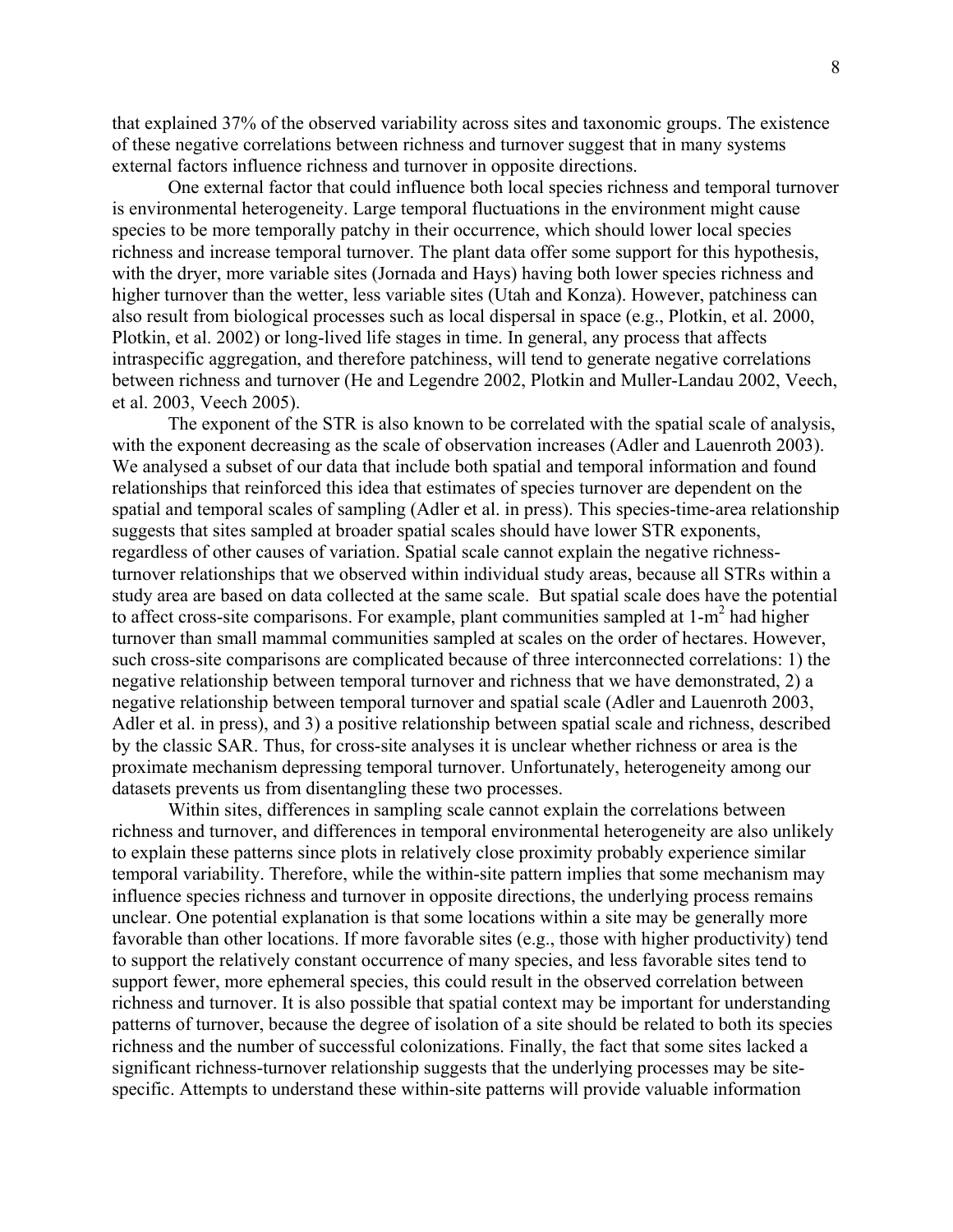regarding the processes underlying temporal turnover.

While some differences between communities are expected to affect both species richness and turnover, others, such as differences in life history among taxonomic groups, might obvious difference in life history between these groups: corals and vascular plants are sessile, be expected to primarily influence turnover. One pattern that suggests that life history could have important impacts on the STR is the difference between corals and vascular plants, which were almost always best fit by power functions, and the other taxonomic groups, which were equally well fit by both power and logarithmic functions. This contrast is intriguing because of the space-filling organisms, whereas many of the other taxa are mobile. The implication is that life history traits such as dispersal mode and potential for dormancy may be important in allowing a community to track temporal variation in the environment.

Regardless of the processes underlying temporal turnover, a negative relationship between turnover and richness could have important implications for conservation, especially when estimates of richness are used to set conservation priorities. The rank of communities with turnover means that communities supporting low mean annual richness are likely to have high span (see also Scheiner, et al. 2000). However, this possibility must be considered with caution, appropriate description of the STR at larger temporal scales; and 2) because changes in the ranks respect to species richness (and the relationships between richness and environmental variables) can change as a function of spatial scale (e.g. Scheiner, et al. 2000, Rahbek and Graves 2001, Chase and Leibold 2002, Willig, et al. 2003). A negative relationship between richness and species turnover and thus could be important to a larger number of species over a longer time because 1) it is dependent on the power function, not the logarithmic function, being the of species richness for a pair of communities may not occur within relevant ecological time scales.

### **Conclusions**

Our analyses produced three key results: 1) a remarkable degree of regularity in the STR among functional forms of the relationship; and 3) a negative relationship between the STR exponent research: 1) the design of studies with standardized methods for collecting time-series across design are the same (e.g., censuses of  $1-m^2$  quadrats commonly used for herbaceous plants and ecosystems and taxonomic groups; 2) practically no difference in fit of the two proposed and mean annual richness. Furthering our understanding of these patterns will require more rigorous analyses of less heterogeneous data. We see two possible avenues for this kind of sites; and 2) utilizing subsets of available time-series in which key aspects of the sampling other small sessile organisms).

The most important contribution of this work to our understanding of the causes and consequences of species diversity is the clear demonstration that species richness depends on the richness cannot be reliably compared across sites or ecosystems without information about both Although the importance of area is widely recognized, acknowledging the role of time will mean estimates to a single spatial scale (e.g., Inouye 1998, Gross, et al. 2000, Scheiner, et al. 2000). In time span of observation, as well as the size of the area sampled. This means that species the temporal and spatial scale of sampling (Rosenzweig 1995, Adler and Lauenroth 2003). that in cross-site comparisons of species richness researchers will need to correct their richness estimates to a single time-scale in the same manner that these studies correct their diversity addition, our analyses of a subset of the data used in this paper suggest that the SAR and the STR are not independent relationships, but are components of a unified species-time-area relationship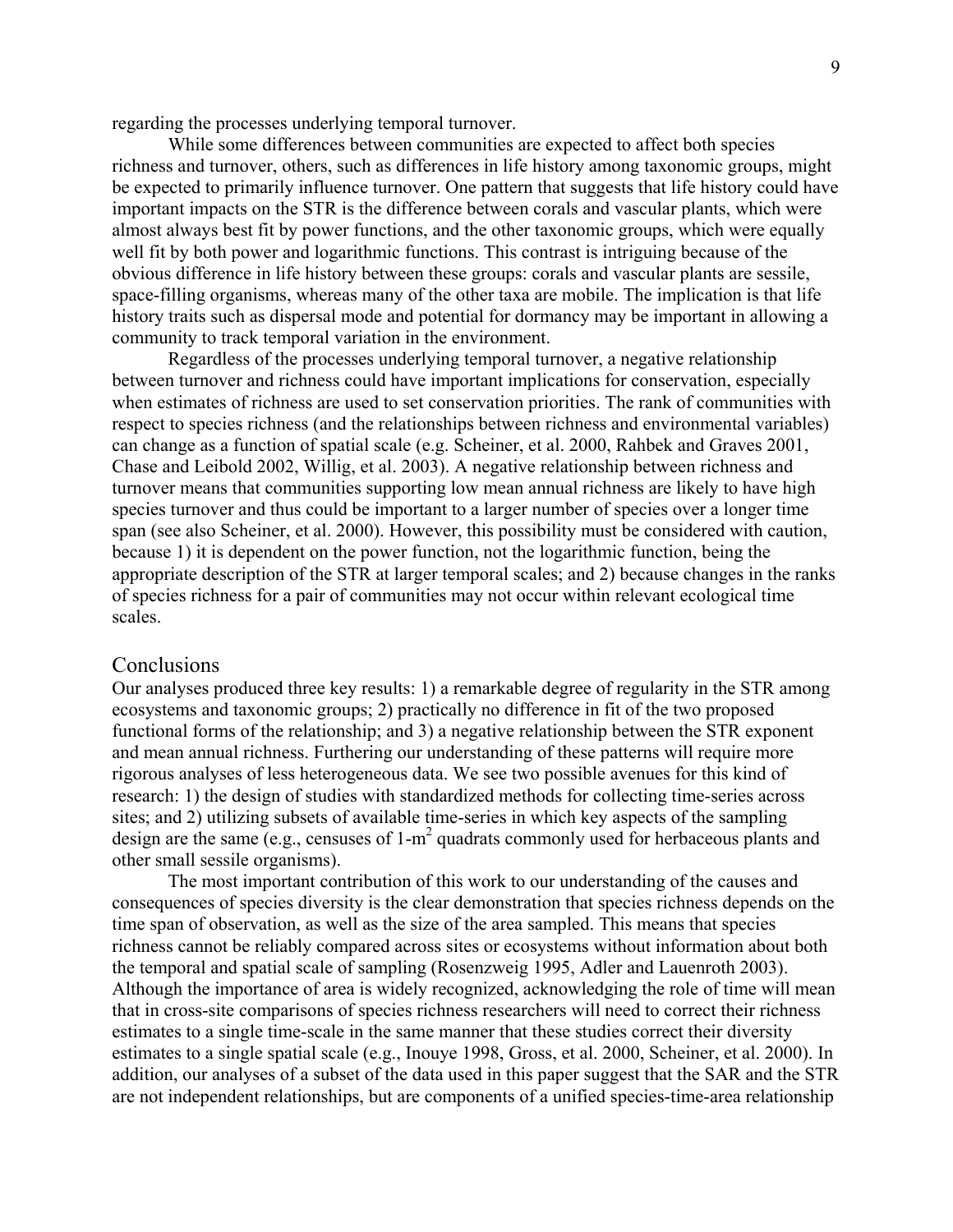(Adler et al. in press). This means that we need information on both spatial and temporal scale in order to effectively compare patterns of species turnover as well as patterns of species richness.

Our results emphasize that species assemblages are temporally dynamic (e.g., Diamond 1969, W illiamson 1987, Russell, et al. 1995, Russell 1998). This observation is certainly not extinction events, and what does restoration mean if communities turnover rapidly? It may be relationships will bring us closer to answering these questions, and will aid in our understanding novel, but it poses a set of difficult challenges for conservation. For example, how long can reserves ensure the conservation of any species, given a constant background level of local that linking temporal turnover with spatial source/sink dynamics provides an even stronger rationale for networks of reserves rather than isolated parks. Understanding species-time of the dynamic nature of ecological systems.

Acknowledgements – This work was conducted as part of the Species Richness in Space and Time Workshop funded by the LTER Network Office under Cooperative Agreement No. DEBconstructive conversation and/or comments on a previous version of the ms: B.T. Milne, S.K.M. We thank the following people and institutions for contributing data: J.H. Brown, S. Collins, J.H. managers, Pacific Gas & Electric Co., the Portal LTREB, the U.S. Army Integrated Training Program, the USDA Agricultural Research Service, and the U.S. Forest Service Rocky Mountain CBP01, CGR02 and PVC02], North Temperate Lakes, and Sevilleta National Wildlife Refuges). 0236154 between NSF and the University of New Mexico. We thank the following for Ernest, E.L. Charnov, A.H. Hurlbert, D. Storch, J.H. Brown, and three anonymous reviewers. Connell, E.W. Evans, D. Gibson, P. Henderson, D.W. Kaufman, G.A. Kaufman, J. Rivers, J. Schaefer, G. Towne, J.L. Zimmerman, BBS volunteers and USGS/ CWS researchers and Research Station. Data collection was supported by the NSF's Long Term Ecological Research Program (sites including Jornada Basin, Konza Prairie Biological Station [Datasets – CSM04, We thank the following institutions for funding: NSF (DEB-0129298, DEB-0083422, DEB-0245325, DEB-0080412, a Graduate Research Fellowship to EPW, and a Post-doctoral fellowship to PBA), and SBC-LTER (OCE99-82105).

### References

- Adler, P. B. 2004. Neutral models fail to reproduce observed species-time and species-area relationships in Kansas grasslands. - Ecology 85: 1265-1272.
- Adler, P. B. and Lauenroth, W. K. 2003. The power of time: spatiotemporal scaling of species diversity. - Ecol. Lett. 6: 749-756.
- Adler, P.B., E.P. White, W.K. Lauenroth, D.M. Kaufman, A. Rassweiler, and J.A. Rusak. In press. Evidence for a general species-time-area relationship. - Ecology.
- Albertson, F. W. and Tomanek, G. W. 1965. Vegetation changes during a 30-year period in grassland communities near Hays, Kansas. - Ecology 46: 714-720.
- Arrhen ius, O. 1921. Species and area. J. Ecol. 9: 95-99.
- Bell, G. 2001. Ecology: Neutral Macroecology. Science 293: 2413-2418.
- Beven, G. 1976. Changes in breeding bird populations of an oak-wood on Bookham Common, Surrey, over twenty-seven years. - Lond. Nat. 55: 23-42.
- Brooks, T. M., Pimm, S. L. and Collar, N. J. 1997. Deforestation predicts the number of threatened birds in insular southeast Asia. - Conservation Biology 11: 382-394.
- Brown, J. H. 1998. The Desert Granivory Experiments at Portal. In: Resetarits, W. J. J. and Bernardo, J. (eds.), Experimental Ecology. Oxford University Press, pp. 71-95.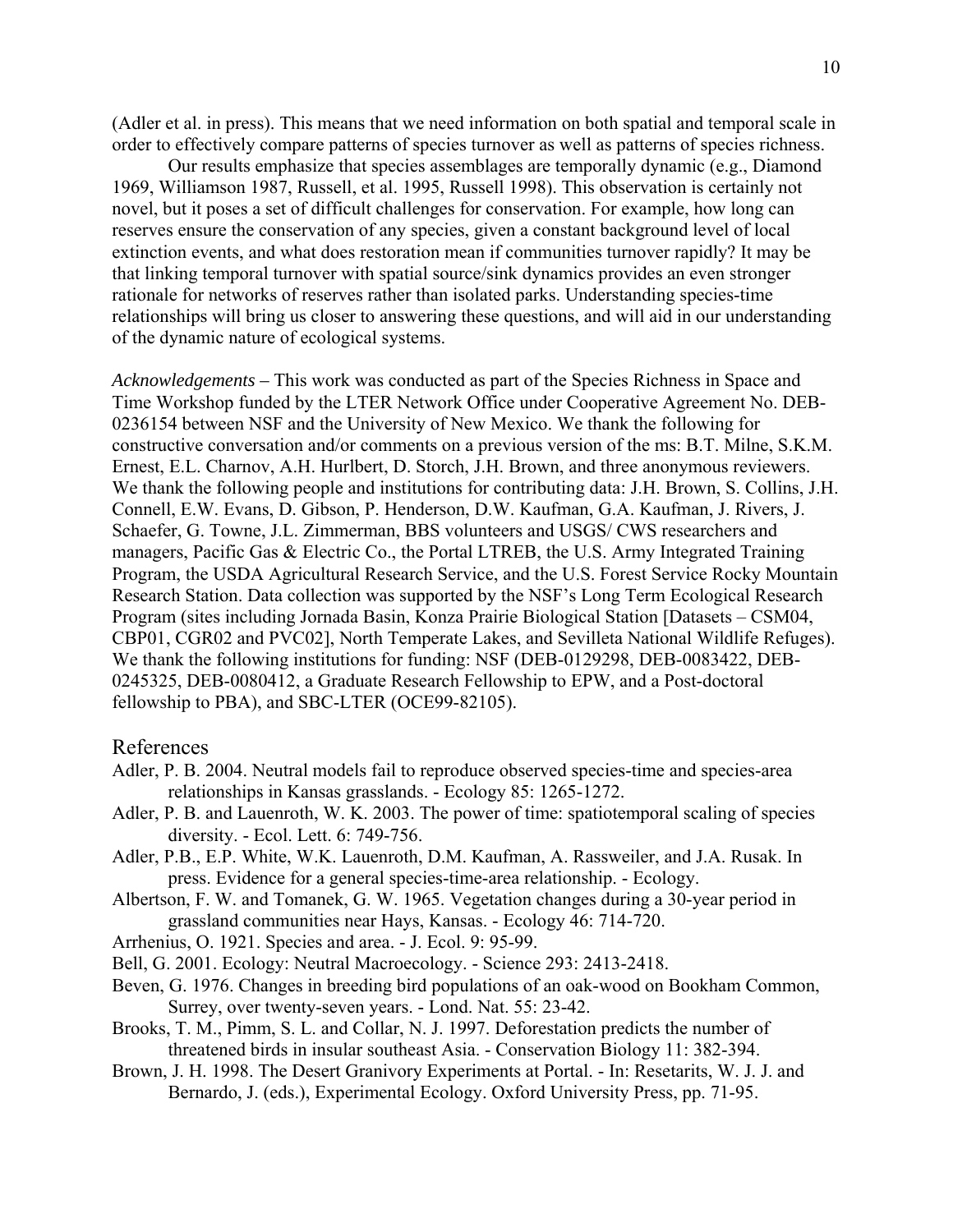- Burnha m, K. P. and Anderson, D. R. 1998. Model selection and inference: a practical information-theoretic approach. - Springer.
- Chalcraft, D. R., Williams, J. W., Smith, M. D. and Willig, M. R. 2004. Scale dependence in the relationship between species richness and productivity: the role of spatial and temporal turnover. - Ecology.
- Chase, J. M. and Leibold, M. A. 2002. Spatial scale dictates the productivity-biodiversity relationship. - Nature 416: 427-430.
- Clarke, A. and Lidgard, S. 2000. Spatial patterns of diversity in the sea: bryozoan species richness in the North Atlantic. - J. Anim. Ecol. 69: 799-814.
- Coleman, B. D. 1981. On random placement and species-area relations. Math. Biosci. 54: 191-215.
- Collins, S. 2000. Disturbance frequency and community stability in native tallgrass prairie. Am. Nat. 155: 311-325.
- Connell, J. H., Hughes, T. E., Wallace, C. C., Tanner, J. E., Harms, K. E. and Kerr, A. M. 2004. A long-term study of competition and diversity of corals. - Ecol. Monogr. 74: 179-210.
- Connor , E. F. and McCoy, E. D. 1979. Statistics and biology of the species-area relationship. Am. Nat. 113: 791-833.
- Diamond, J. M. 1969. Avifaunal equilibria and species turnover rates on the channel islands of california. - Proc. Natl. Acad. Sci. U. S. A. 64: 57-63.
- Ellison, L. 1954. Subalpine vegetation of the Wasatch Plateau, Utah. Ecol. Monogr. 24: 89-184.
- Ernest, S. K., Brown, J. H. and Parmenter, R. R. 2000. Rodents, Plants, and Precipitation: Spatial and Temporal Dynamics of Consumers and Resources. - Oikos 88: 470-482.
- Evans, E. W. 1988. Grasshopper (Insecta: Orthoptera: Acrididae) assemblages of tallgrass prairie: influences of fire frequency, topography, and vegetation. - Canadian Journal of Zoology 66: 1495-1501.
- Grinnell, J. 1922. The role of the "accidental". Auk 39: 373-380.
- Gross, K. L., Willig, M. R., Gough, L., Inouye, R. and Cox, S. B. 2000. Patterns of species density and productivity at different spatial scales in herbaceous plant communities. -Oikos 89: 417-427.
- Hadly, E. A. and Maurer, B. A. 2001. Spatial and temporal patterns of species diversity in montane mammal communities of western North America. - Evol. Ecol. Res. 3: 477-486.
- Harner , R. F. and Harper, K. T. 1976. The role of area, heterogeneity and favorability in plant species diversity of pinyon-juniper ecosystems. - Ecology 57: 1254-1263.
- Harte, J., Kinzig, A. and Green, J. 1999. Self-Similarity in the Distribution and Abundance of Species. - Science 284: 334-336.
- Harte, J. and Kinzig, A. P. 1997. On the implications of species-area relationships for endemism, spatial turnover, and food web patterns. - Oikos 80: 417-427.
- He, F. L. and Legendre, P. 1996. On species-area relations. American Naturalist 148: 719-737.
- He, F. L. and Legendre, P. 2002. Species diversity patterns derived from species-area models. Ecology 83: 1185-1198.
- Henderson, P. A. and Holmes, R. H. A. 1991. On the population-dynamics of dab, sole and flounder within Bridgwater bay in the lower Severn Estuary, England. - Netherlands Journal of Sea Research 27: 337-344.
- Hubbell, S. P. 2001. The Unified Neutral Theory of Biodiversity and Biogeography. Princeton University Press.
- Inouye, R. S. 1998. Species-area curves and estimates of total species richness in an old-field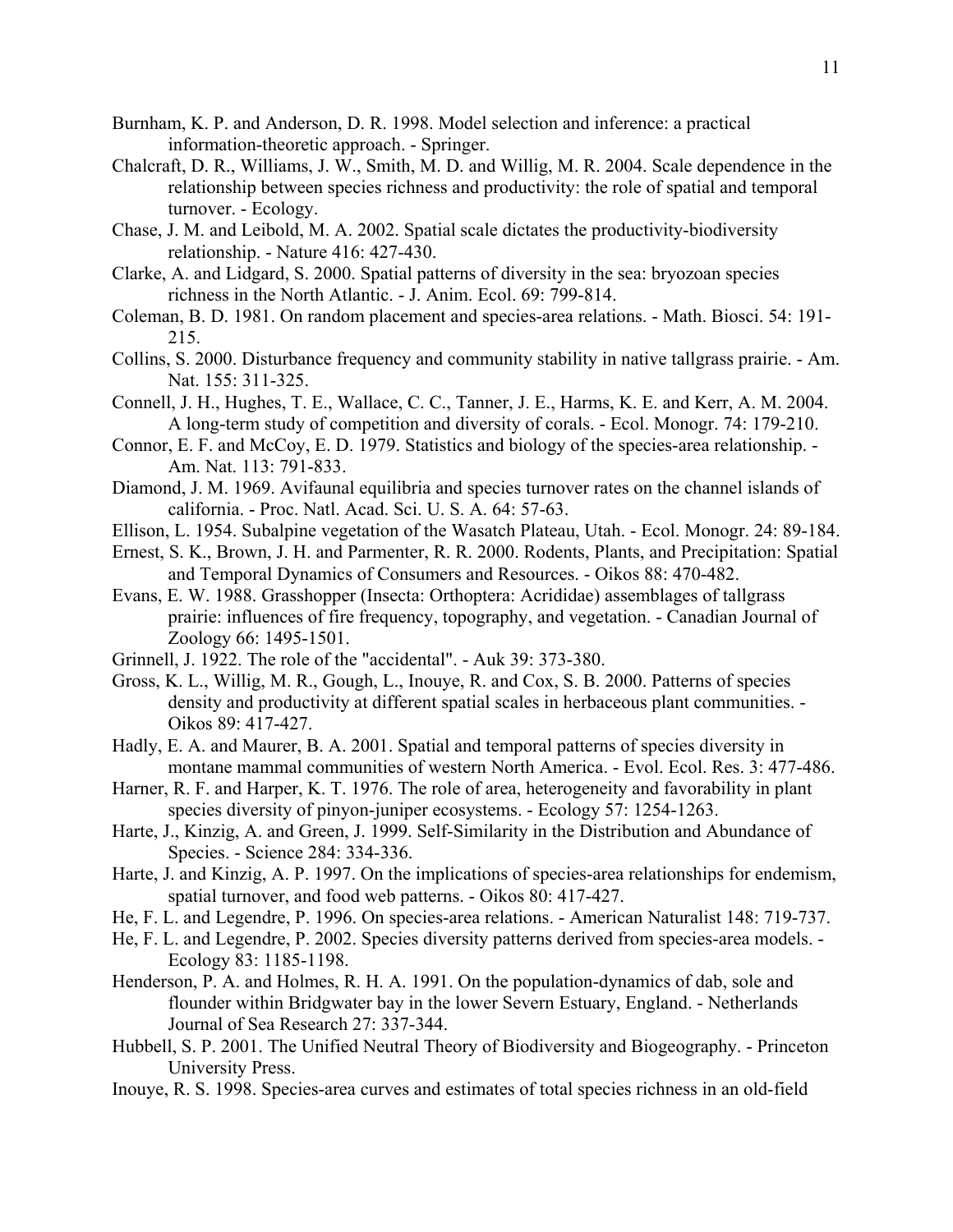chronosequence. - Plant Ecol. 137: 31-40.

- Kaufman, D. M. 1998. The structure of mammalian faunas in the New World: from continents to communities. Biology. - University of New Mexico, p. 130.
- Kaufman, D. M., Kaufman, G. A. and Kaufman, D. W. 2000. Faunal structure of small mammals in tallgrass prairie: an evaluation of richness and spatiotemporal nestedness. - In: Choate, J. R. (ed.), Reflections of a naturalist: papers honoring Professor Eugene D. Fleharty. Fort Hays Studies, Special Issue, 1:1-241., pp. 47-70.
- Knapp, A. K., Briggs, J. M., Hartnett, D. C. and Collins, S. L. (eds.). 1998. Grassland dynamics: long-term ecological research in tallgrass prairie. - Oxford University Press, Inc.
- Koleff, P., Gaston, K. and Lennon, J. 2003. Measuring beta diversity for presence-absence data. -J. Anim. Ecol. 72: 367-382.
- Lennon, J. J., Koleff, P., Greenwood, J. J. D. and Gaston, K. J. 2001. The geographical structure of British bird distributions: diversity, spatial turnover and scale. - J. Anim. Ecol. 70: 966-979.
- Levin, S. A. 1992. The Problem of Pattern and Scale in Ecology. Ecology 73: 1943-1967.
- Lomolino, M. V. 2000. Ecology's most general, yet protean pattern: the species-area relationship. - Journal of Biogeography 27: 17-26.
- Lyons, S. K. and Willig, M. R. 2002. Species richness, latitude, and scale-sensitivity. Ecology 83: 47-58.
- Magnuson, J. J. and Bowser, C. J. 1990. A network for long-term ecological research in the United-States. - Freshw. Biol. 23: 137-143.
- McGill, B. 2003. Strong and weak tests of macroecological theory. Oikos 102: 679-685.
- McKale, W. and Young, W. D. 2000. Fort Riley: citadel of the frontier west. Kansas State Historical Society.
- McKinney, M. L. and Frederick, D. L. 1999. Species-time curves and population extremes: ecological patterns in the fossil record. - Evol. Ecol. Res. 1: 641-650.
- Milne, B. T. 1992. Spatial aggregation and neutral models in fractal landscapes. Am. Nat. 139: 32-57.
- Myers, N., Mittermeier, R. A., Mittermeier, C. G., da Fonseca, G. A. B. and Kent, J. 2000. Biodiversity hotspots for conservation priorities. - Nature 403: 853-858.
- Nelson , E. W. 1934. The influence of precipitation and grazing upon black grama grass range. USDA Technical Bulletin 409.
- Ovaskainen, O. and Hanski, I. 2003. The species-area relationship derived from species-specific incidence functions. - Ecology Letters 6: 903-909.
- Pigg, J., Coleman, M. S., Wright, J., Gibbs, R., Gido, K. and Lemmons, R. R. 1998. An ecological investigation of the ichthyofauna in the Deep Fork River, central Oklahoma: 1976 to 1996. - Proceedings of the Oklahoma Academy of Sciences 78: 67-110.
- Pimm, S. L. and Askins, R. A. 1995. Forest losses predict bird extinctions in eastern northamerica. - Proc. Natl. Acad. Sci. U. S. A. 92: 9343-9347.
- Plotkin, J. B., Chave, J. and Ashton, P. S. 2002. Cluster analysis of spatial patterns in Malaysian tree species. - The American Naturalist 160: 629-644.
- Plotkin, J. B. and Muller-Landau, H. C. 2002. Sampling the species composition of a landscape. - Ecology 83: 3344-3356.
- Plotkin, J. B., Potts, M. D., Leslie, N., Manokaran, N., LaFrankie, J. and Ashton, P. S. 2000. Species-area curves, spatial aggregation, and habitat specialization in tropical forests. - J. Theor. Biol. 207: 81-99.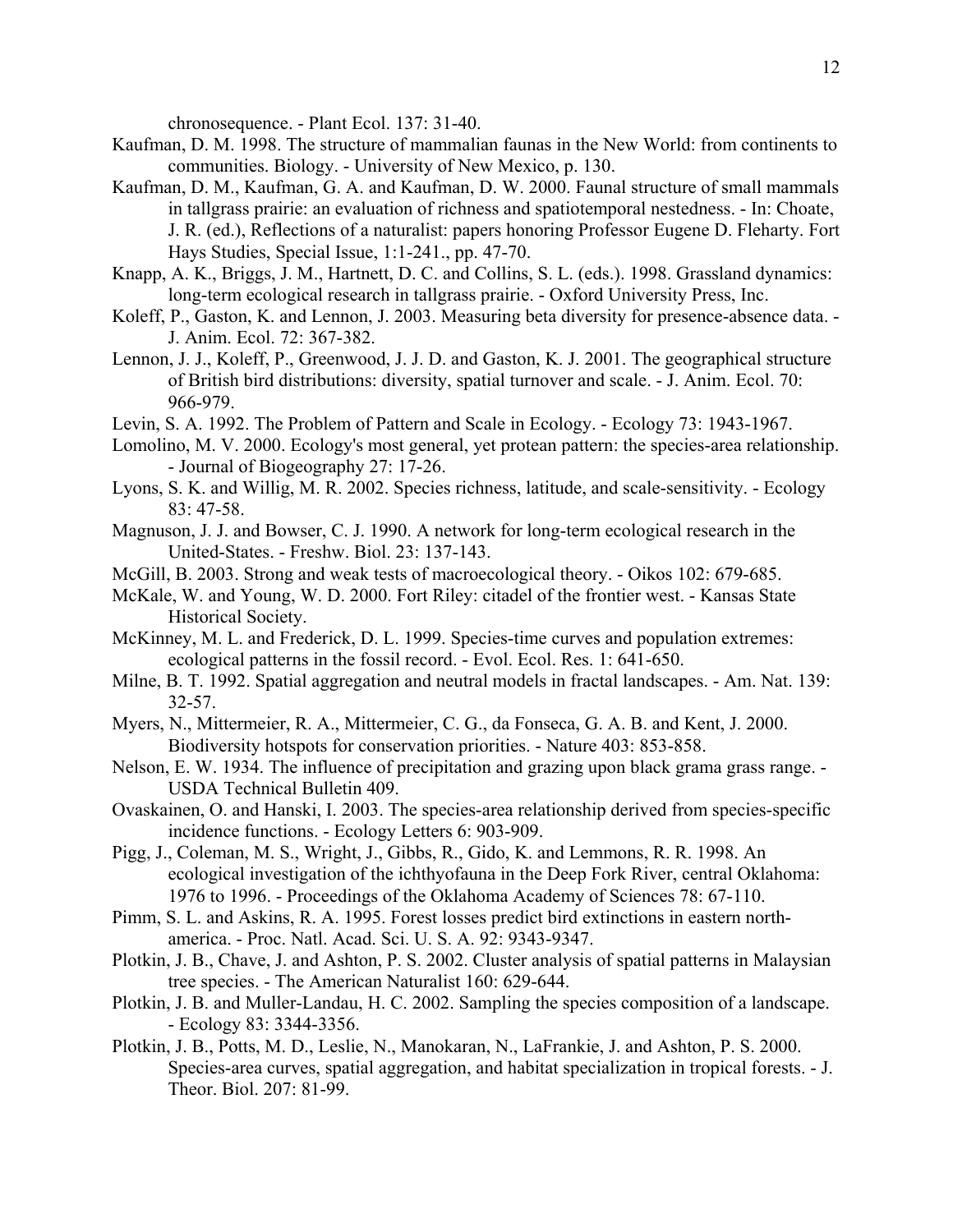Preston, F. W. 1960. Time and space and the variation of species. - Ecology 41: 611-627.

Rahbek, C. and Graves, G. R. 2001. Multiscale assessment of patterns of avian species richness. - Proc. Natl. Acad. Sci. U. S. A. 98: 4534-4539.

Rosenzweig, M. L. 1995. Species Diversity in Space and Time. - Cambridge University Press.

- Rosenzweig, M. L. 1998. Preston's ergodic conjecture: the accumulation of species in space and time. - In: Mckinney, M. L. and Drake, J. A. (eds.), Biodiversity Dynamics. Columbia University Press, pp. 311-348.
- Russell, G. J. 1998. Turnover dynamics across ecological and geological scales. In: Mckinney, M. L. and Drake, J. A. (eds.), Biodiversity Dynamics. Columbia University Press.
- Russell , G. J., Diamond, J. M., Pimm, S. L. and Reed, T. M. 1995. A century of turnover: community dynamics at 3 timescales. - J. Anim. Ecol. 64: 628-641.
- Sauer, J. R., Hines, J. E., Thomas, I., Fallon, J. and Gough, G. 2000. The North American Breeding Bird Survey, Results and Analysis 1966 - 1999. - USGS Patuxent Wildlife Research Center.
- Scheiner, S. M., Cox, S. B., Willig, M., Mittelbach, G. G., Osenberg, C. and Kaspari, M. 2000. Species Richness; Species-Area Curves and Simpson's Paradox. - Evol. Ecol. Res. 2: 791-802.
- Schiel, D. R., Steinbeck, J. R. and Foster, M. S. 2004. Ten years of induced ocean warming causes comprehensive changes in marine benthic communities. - Ecology 85: 1833-1839.
- Shmida , A. and Wilson, M. V. 1985. Biological determinants of species-diversity. J. Biogeogr. 12: 1-20.
- Sizling, A. and Storch, D. 2004. Power-law species-area relationships and self-similar species distributions within finite areas. - Ecol. Lett. 7: 60-68.
- Stevens, R. and Willig, M. 2002. Geographical ecology at the community level: Perspectives on the diversity of new world bats. - Ecology 83: 545-560.
- Veech, J. A. 2005. Analyzing patterns of species diversity as departures from random expectations. - Oikos 108: 149-155.
- Veech, J. A., Crist, T. O. and Summerville, K. S. 2003. Intraspecific aggregation decreases local species diversity of arthropods. - Ecology 84: 3376-3383.
- Venables, W. N. and Ripley, B. D. 1999. Modern Applied Statistics with S-PLUS. Springer.
- White, E. P. 2004. Two-phase species-time relationships in North American land birds. Ecol. Lett. 7: 329-336.
- Williams, C. B. 1964. Patterns in the Balance of Nature. Academic Press.
- Williamson, M. 1987. Are communities ever stable? In: Gray, A. J., Crawley, M. J. and Edwards, P. J. (eds.), Colonization, Succession, and Stability. Blackwell Scientific Publications, pp. 353-371.
- Willig, M. R., Kaufman, D. M. and Stevens, R. D. 2003. Latitudinal gradients of biodiversity: Pattern, process, scale, and synthesis. - Annual Review of Ecology Evolution and Systematics 34: 273-309.
- Wissel, C. and Maier, B. 1992. A stochastic-model for the species-area relationship. J. Biogeogr. 19: 355-362.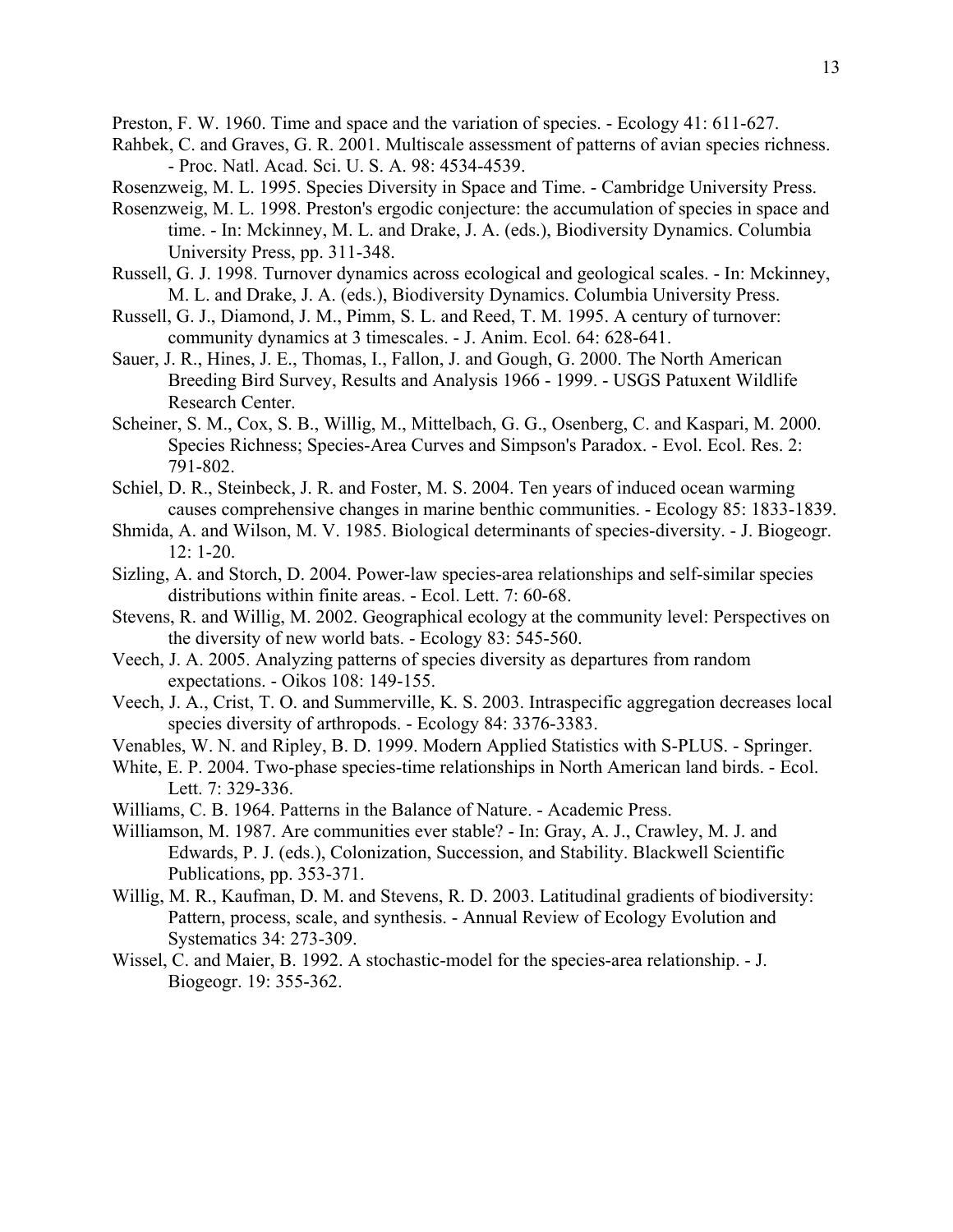Table 1. List of sites (and their 2 letter abbreviations) and taxonomic groups that were used to construct species-time relationships. See references and Appendix A for more detailed explanations of sampling methodology.

| Site                      | Taxonomic Group        | Ecosystem  | Lat<br>$\mathcal{O}(\mathbb{N})$ | Long<br>$\mathcal{O}(W)$ | References                          |
|---------------------------|------------------------|------------|----------------------------------|--------------------------|-------------------------------------|
| North Temperate Lakes     | fish, zooplankton      | lake       | ~146.0                           | ~189.4                   | (Magnuson and Bowser 1990)          |
| LTER (NL)                 |                        |            |                                  |                          |                                     |
| Oklahoma Streams (OK)     | fish                   | stream     | $\sim 35.1$                      | $\sim$ 97.3              | (Pigg, et al. 1998)                 |
| Great Basin Experimental  | plants                 | grassland  | 35.3                             | 111.5                    | (Ellison 1954)                      |
| Range (GB)                |                        |            |                                  |                          |                                     |
| Konza LTER (KZ)           | plants, grasshoppers*, | grassland  | 39.1                             | 96.6                     | (Evans 1988, Knapp, et al. 1998,    |
|                           | birds, mammals*        |            |                                  |                          | Collins 2000, Kaufman, et al. 2000) |
| Hays (HY)                 | plants*                | grassland  | 38.8                             | 99.3                     | (Albertson and Tomanek 1965)        |
| Portal, AZ (PT)           | mammals*               | desert     | 31.9                             | 109.1                    | (Brown 1998)                        |
| Hinkley Pt. (HP)          | $fish*$                | marine     | 51.2                             | 3.1                      | (Henderson and Holmes 1991)         |
| Eastern Wood (EW)         | birds*                 | forest     | 51.3                             | 0.3                      | (Beven 1976)                        |
| Sevilleta LTER (SV)       | mammals*               | desert     | 34.3                             | 106.7                    | (Ernest, et al. 2000)               |
| Jornada LTER (JN)         | plants                 | desert     | 32.6                             | 106.7                    | (Nelson 1934)                       |
| Heron Island (HI)         | algae, corals          | reef       | $-23.4$                          | $-151.9$                 | (Connell, et al. 2004)              |
| Diablo Canyon (UD, LD)    | algae, invertebrates   | intertidal | 35.2                             | 120.9                    | (Schiel, et al. 2004)               |
| Ft. Riley (FR)            | birds*                 | grassland  | 39.2                             | 96.8                     | (McKale and Young 2000)             |
| Breeding Bird Survey (BB) | birds*                 |            |                                  |                          | (Sauer, et al. 2000)                |

\*denotes those groups that had suitable abundance data and were therefore used in the sampling analyses  $\sim$  indicates average across sites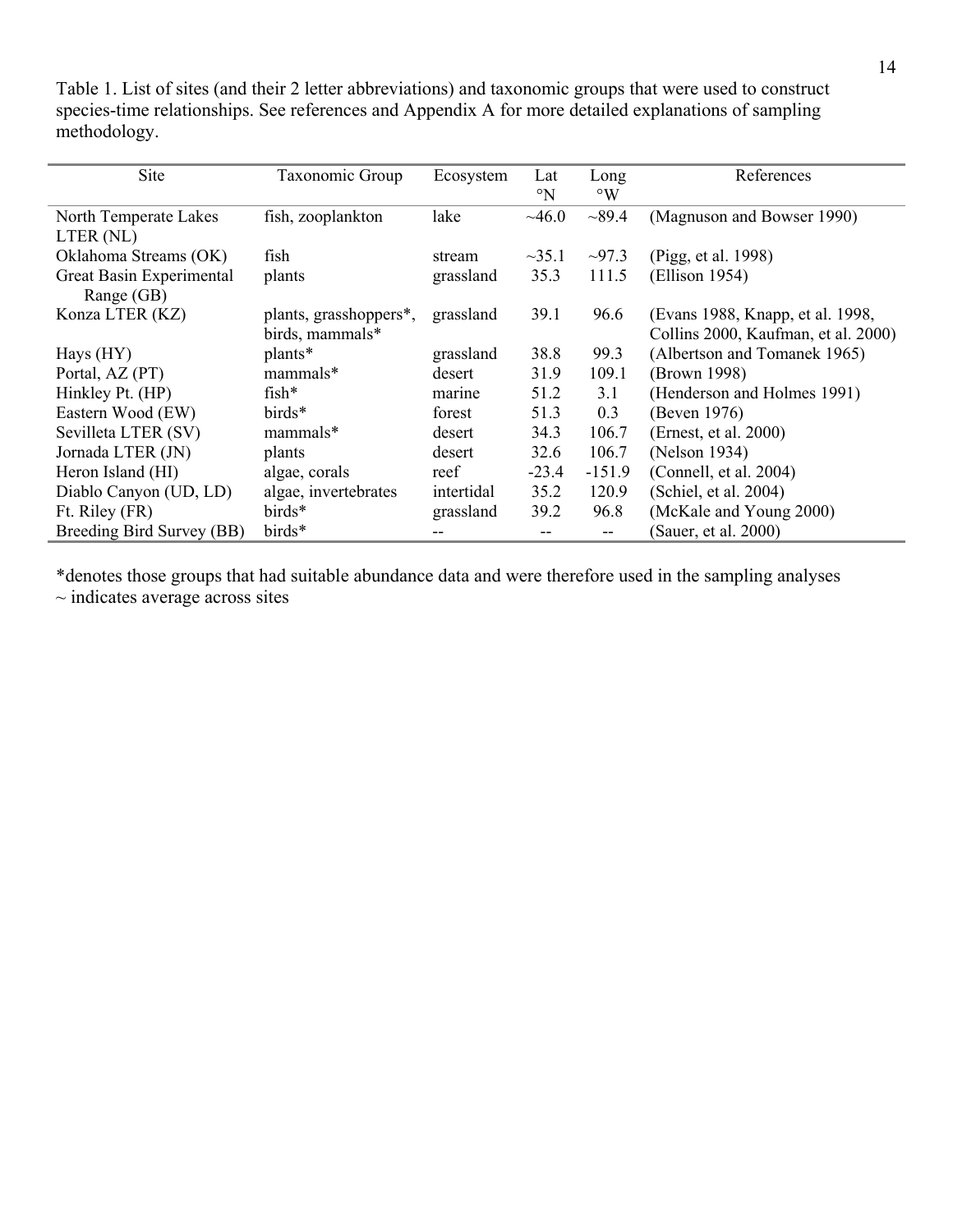## Figure Legends

Figure 1. Histogram of the pairwise difference between  $r^2$ s of the power function and the logarithmic function models of the species-time relationship. Dashed line indicates the median difference, which is not significantly different from zero ( $P = 0.65$ ; 1-sample sign test).

Figure 2. Plot of the estimated probability density function for the transition points between sampling and ecological phases of the species-time relationship (STR). STRs are separated into three groups: Breeding Bird Survey of North America routes (BBS; solid line; data from White 2004), Fort Riley bird communities (FR; dotted line), and all other communities combined (dashed line). This was done in order to highlight the different behaviors of these three major groups. The density was estimated using standard kernel density estimation, with a normal kernel and a bandwidth of 0.74 (the optimal bandwidth for estimating normal densities for the 'all other communities' group). This technique produces results similar to those of a histogram using a default bin size, but these results are not sensitive to the placement of bin edges (Silverman 1986).

Figure 3. Comparison of the means (squares) and ranges (bars) of the exponents of the power function speciestime relationships for the different datasets grouped by taxa. Site identity within each taxonomic grouping is indicated by the two-letter abbreviation immediately above the maximum exponent bar and the abbreviations are listed in Table 1. Taxonomic abbreviations are as follows: FSH – fish, ZOO – zooplankton, PLT – plants, BRD – birds, INS – insects, MAM – mammals, COR – corals, ALG – algae, and INV – invertebrates. The dotted line within each taxonomic group indicates the average of the site means. The inset is the average and range of site-taxonomic group means grouped by ecosystem type (note the change in y-axis extent). Ecosystem type abbreviations are as follows: FR – forest, GR – grassland, DS – desert, MR – marine, IN – intertidal, RF – reef, LK – lake, and ST – stream.

Figure 4. Relationships between mean annual species richness and the power function exponent of the speciestime relationship both within each site-taxa combination (main plot) and across the averages for each site-taxa combination (inset). Color and line style indicate taxonomic group (fish – solid blue, zooplankton – dashed blue, plants – solid green, birds – solid red, insects – dotted black, mammals – dashed red, corals – dashed black, algae – dashed green, and intertidal invertebrates – solid black). Site codes as shown in Table 1. Horizontal lines represent non-significant relationships  $(P > 0.1)$ .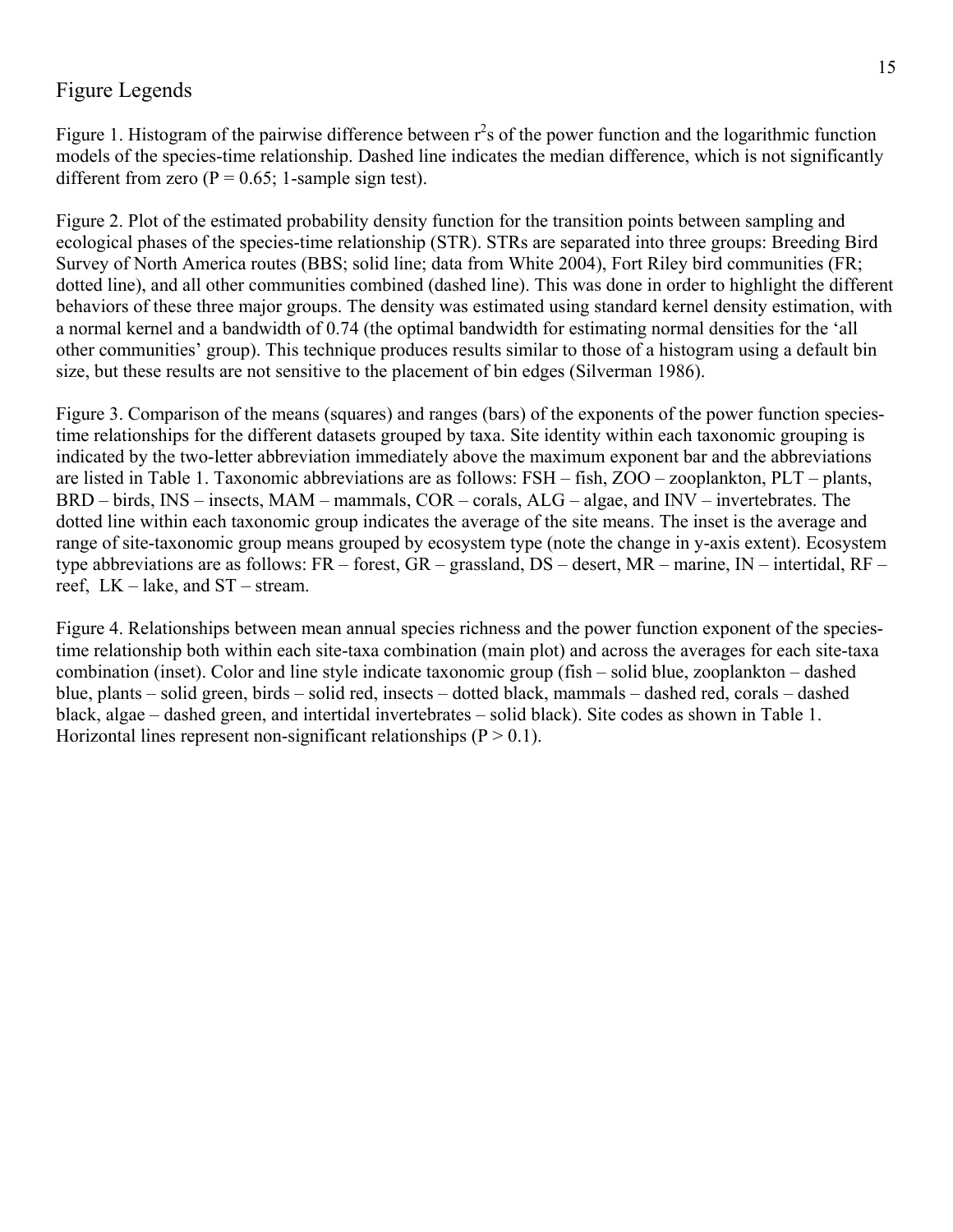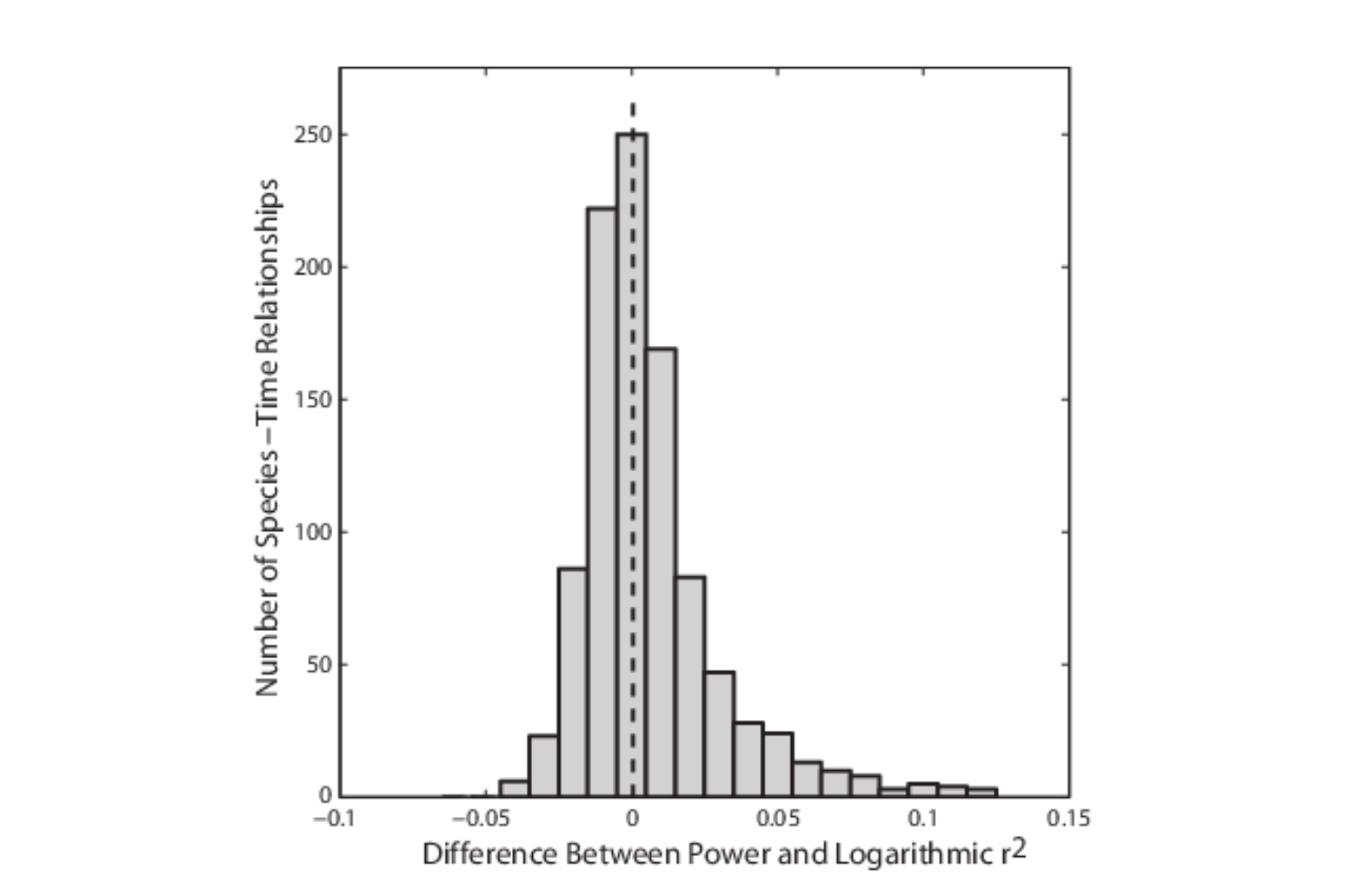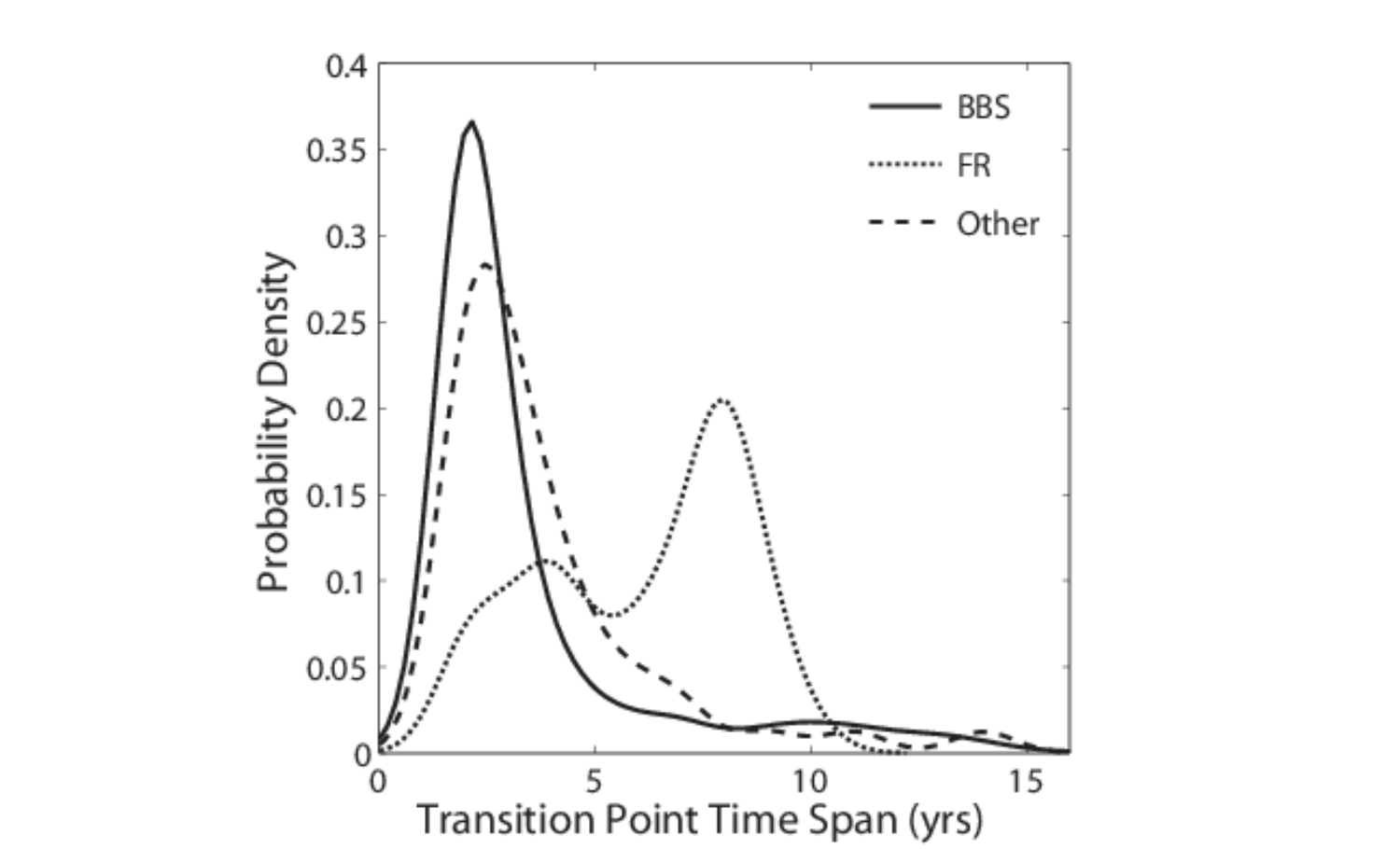